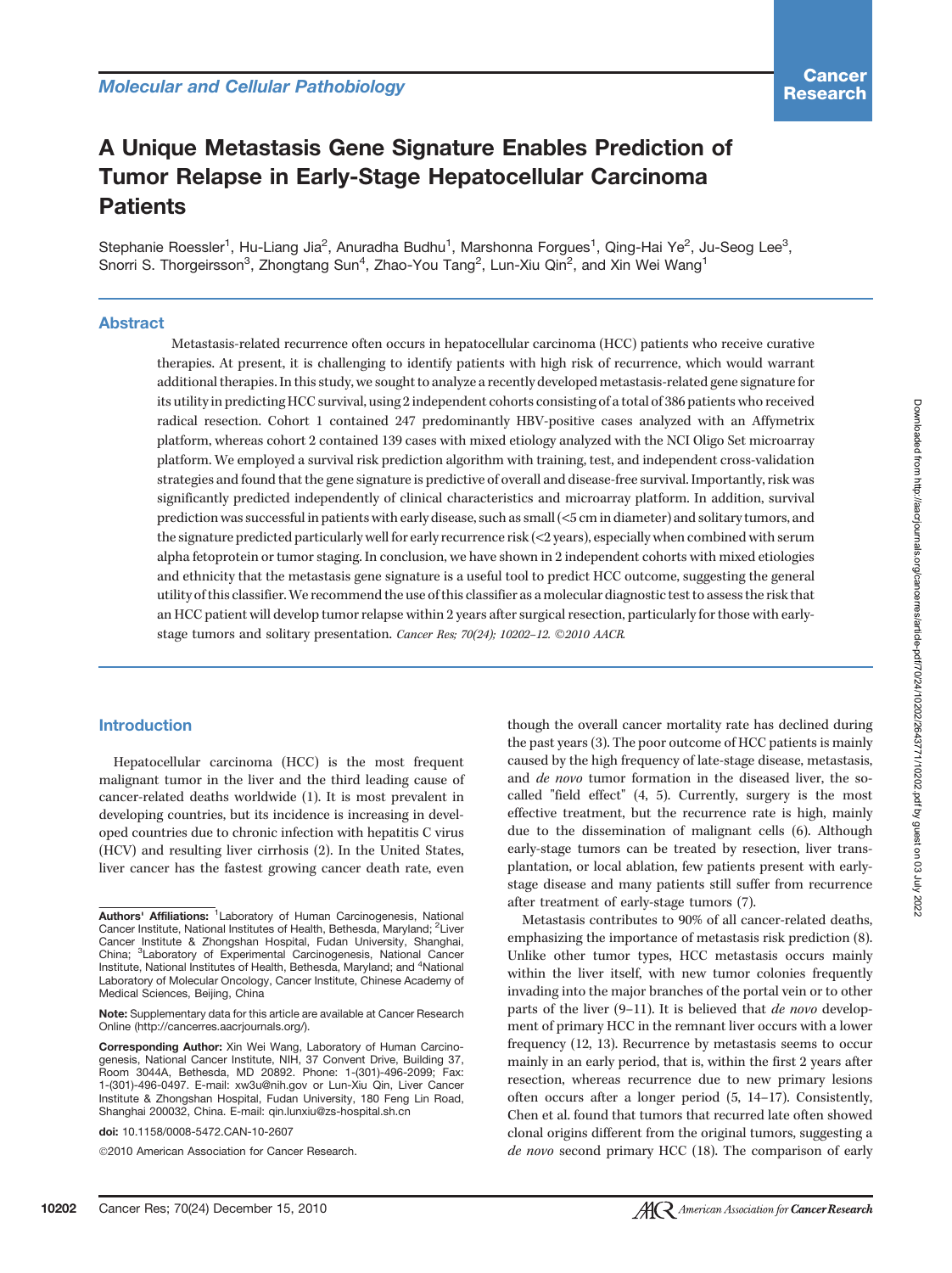and late recurrences of HCC after hepatectomy revealed that early recurrence is associated with nonanatomic resection, microscopic vascular invasion, and high alpha fetoprotein (AFP) levels (14). In contrast, late recurrence is associated with the level of chronic hepatitis, multinodularity, and tumor classification (14).

In a recent pilot study, we identified a metastasis signature consisting of 153 genes that could distinguish HCC patients with portal venous metastases from those without (19). This metastasis signature was developed on the basis of cDNA microarray profiling of 20 well-defined HCC cases, of which 10 patients presented with tumor thrombi in the major branches of the portal vein at surgery whereas 10 patients with metastasis-free HCC at the time of surgery and at follow-up. In this study, we used 2 independent cohorts consisting of a total of 386 HCC patients to analyze the utility of this signature as a risk classifier for HCC recurrence and survival.

# Materials and Methods

#### Study cohorts and patient characteristics

Cohort 1 hepatic tissues were obtained from the Liver Cancer Institute (LCI), with informed consent from patients who underwent radical resection between 2002 and 2003 at the Liver Cancer Institute and Zhongshan Hospital (Fudan University). The study was approved by the Institutional Review Board of the participating institutes. A total of 247 HCC patients were recruited. Cases were mainly patients with a history of hepatitis B virus (HBV) infection or HBV-related liver cirrhosis; all were diagnosed with HCC by 2 independent pathologists, with detailed information on clinical presentation and pathologic characteristics. For 242 patients, diseasefree survival and overall survival as well as the cause of death were available.

The gene expression data of cohort 2 has been published earlier (20, 21). Briefly, gene expression profiling of cohort 2 was carried out by the Laboratory of Experimental Carcinogenesis (LEC) and analyzed using NCI's Human Array-Ready Oligo Set microarray platform (GPL1528). The microarray data are publicly available at the Gene Expression Omnibus (GEO; http://www.ncbi.nlm.nih.gov/geo) with accession numbers GSE1898 and GSE4024.

#### Tumor samples and microarray processing

Total RNA was extracted from frozen tissues using TRIzol (Invitrogen) according to the manufacturer's protocol. Only RNA samples with good RNA quality as confirmed with the Agilent 2100 Bioanalyzer (Agilent Technologies) and agarose gel electrophoresis were included in the study. For microarray profiling, tumors, and paired nontumor tissues were profiled separately using a single-channel array platform. Gene expression profiling of 22 tumor samples was carried out on Affymetrix GeneChip HG-U133A 2.0 arrays according to the manufacturer's protocol. The fluorescent intensities were determined with an Affymetrix GeneChip Scanner 3000, controlled by GCOS Affymetrix software. The remaining 225 tumor samples were processed on the 96 HT HG-U133A 2.0 microarray platform. The fluorescent intensities were determined with an Affymetrix GeneChip HT Array Plate Scanner, controlled by GCOS Affymetrix software. Quality controls included image inspection as well as Relative Log Expression (RLE) and Normalized Unscaled Standard Error (NUSE) implemented in the affyPLM package available at the Bioconductor (www. bioconductor.org). In accordance with Minimum Information About a Microarray Experiment (MIAME) guidelines, we deposited the microarray data and additional patient information into the GEO repository with accession number GSE14520.

Affymetrix gene expression arrays obtained from different platforms were combined with the match probes package in R (http://www.R-project.org; ref. 22). Raw gene expression data were normalized using the Robust Multi-array Average (RMA) method and global median centering (23). For genes with more than 1 probe set, the mean gene expression was calculated.

### Statistical analysis

Class comparison and survival risk prediction of the gene expression data was done with the BRB-Array Tools software (http://linus.nci.nih.gov/BRB-ArrayTools.html; Version 3.7.0). For survival risk prediction, we identified genes whose expression was significantly related to survival by applying univariate Cox proportional hazards regression followed by principal component analysis, which is a computational procedure that transforms a number of possible correlated variables into a significantly smaller number of uncorrelated variables called principal components. This resulted in a regression coefficient (weight) related to survival time based on 2 principal components. Next, to compute a prognostic index, the weighted average of the principal component values was calculated using the regression coefficients derived from the Cox regression, described above. Finally, this prognostic index was used to split samples into 2 groups of equal size by the median of the prognostic index. Thereby, a high value of the prognostic index corresponded to a high value of hazard of death (high risk) and consequently a relatively poor predicted survival.

Kaplan–Meier survival curves for the predicted cases to have above-average risk and the cases predicted to have belowaverage risk were plotted. To evaluate the predictive value of the method, 10-fold cross-validation with 1,000-fold random permutation of the Cox–Mantel log-rank test was conducted.

For cross-validation of the LCI and LEC cohorts, we converted the gene expression data into z-scores and then conducted class prediction in BRB-Array Tools. First, we used the LEC cohort for training/testing and predicted the outcome of the LCI cohort and then used the LCI cohort for training/ testing and predicted the outcome of the LEC cohort. Six class prediction algorithms, Support Vector Machines (SVM), Nearest Centroid (NC), 3-Nearest Neighbor (3-NN), 1-Nearest Neighbor (1-NN), Linear Discriminant Analysis (LDA), and Compound Covariate Predictor (CCP), were used to determine whether mRNA expression patterns could accurately discriminate good and poor survival HCC groups in an independent data set. The accuracy of the prediction was calculated after 1,000 repetitions of this random partitioning process to control the number and proportion of false discoveries.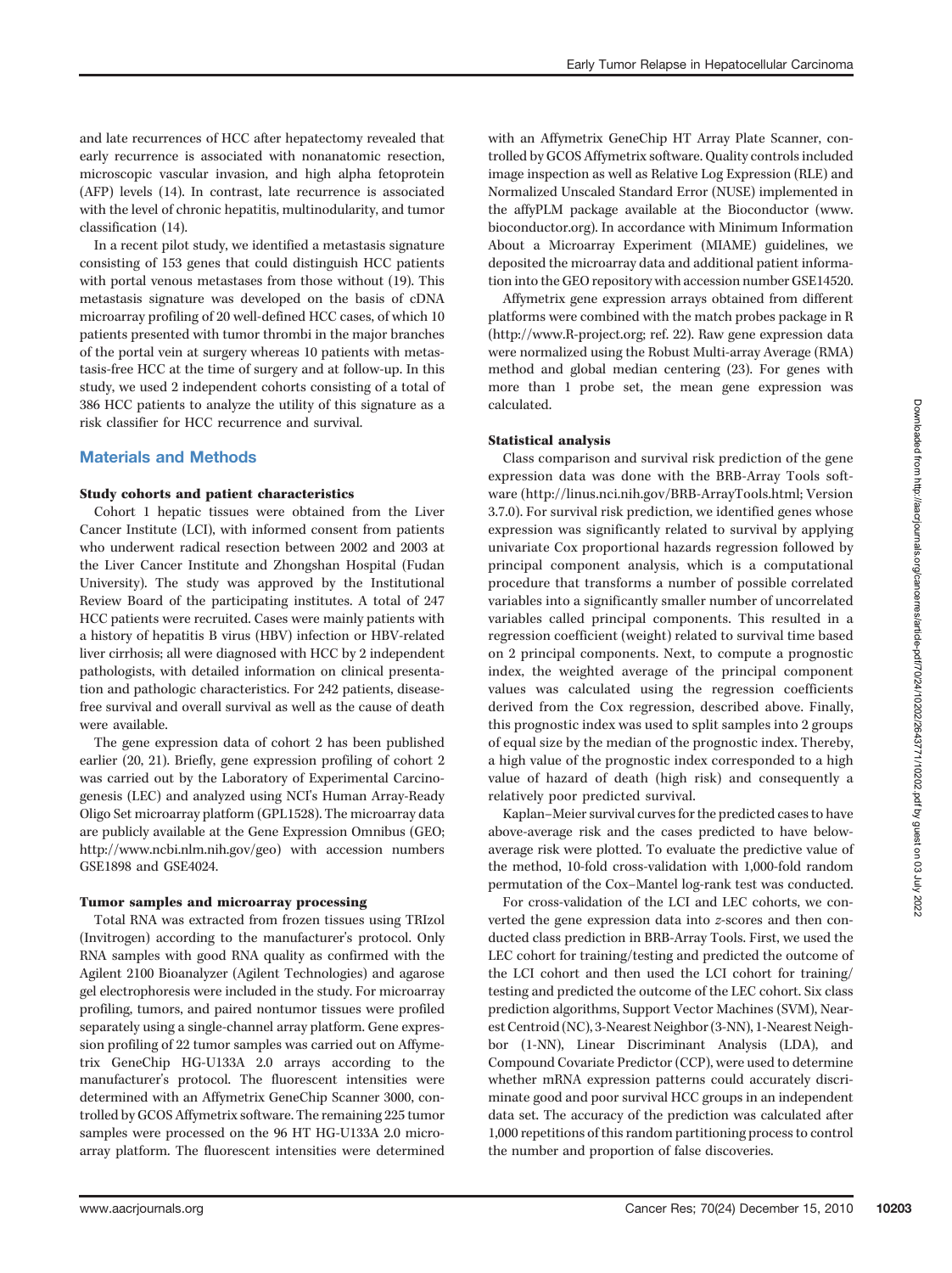

Figure 1. Survival risk prediction analysis and application of the metastasis gene signature. A, schematic overview of the study design. B, Kaplan–Meier survival curves showing the overall survival (top:  $N = 242$ ) and the disease-free survival (bottom;  $N =$ 242) of the predicted high- and low-risk groups in the LCI cohort. C, Kaplan–Meier survival curves showing the overall survival (top;  $N = 113$ ) and the disease-free survival (bottom:  $N = 64$ ) of the predicted high- and low-risk groups in the LEC cohort. Displayed are the Cox–Mantel logrank, the permutation P-values and the number of patients at risk for each Kaplan–Meier survival curve.

Kaplan–Meier survival analysis was done using GraphPad Prism software 5.0 (GraphPad Software) and the statistical P values were generated by the Cox–Mantel log-rank test. Cox proportional hazards regression was used to analyze the effect of clinical variables on patient survival, using STATA 9.2. Clinical variables included age, gender, HBV active status, preresection AFP, cirrhosis, alanine aminotransferase (ALT), tumor size or size of the largest tumor when multiple tumors are present, nodular type, and the HCC prognosis staging systems Barcelona Clinic Liver Cancer (BCLC), Cancer Liver Italian Program (CLIP), or Tumor Node Metastasis (TNM) classification (24–26). An AFP cutoff of 300 ng/mL, ALT of 50 U/L, and tumor size of 5 cm were used in Cox regression analysis and are clinically relevant values used to distinguish patient survival. A univariate test was used to examine the influence of the "metastasis" gene predictor or each clinical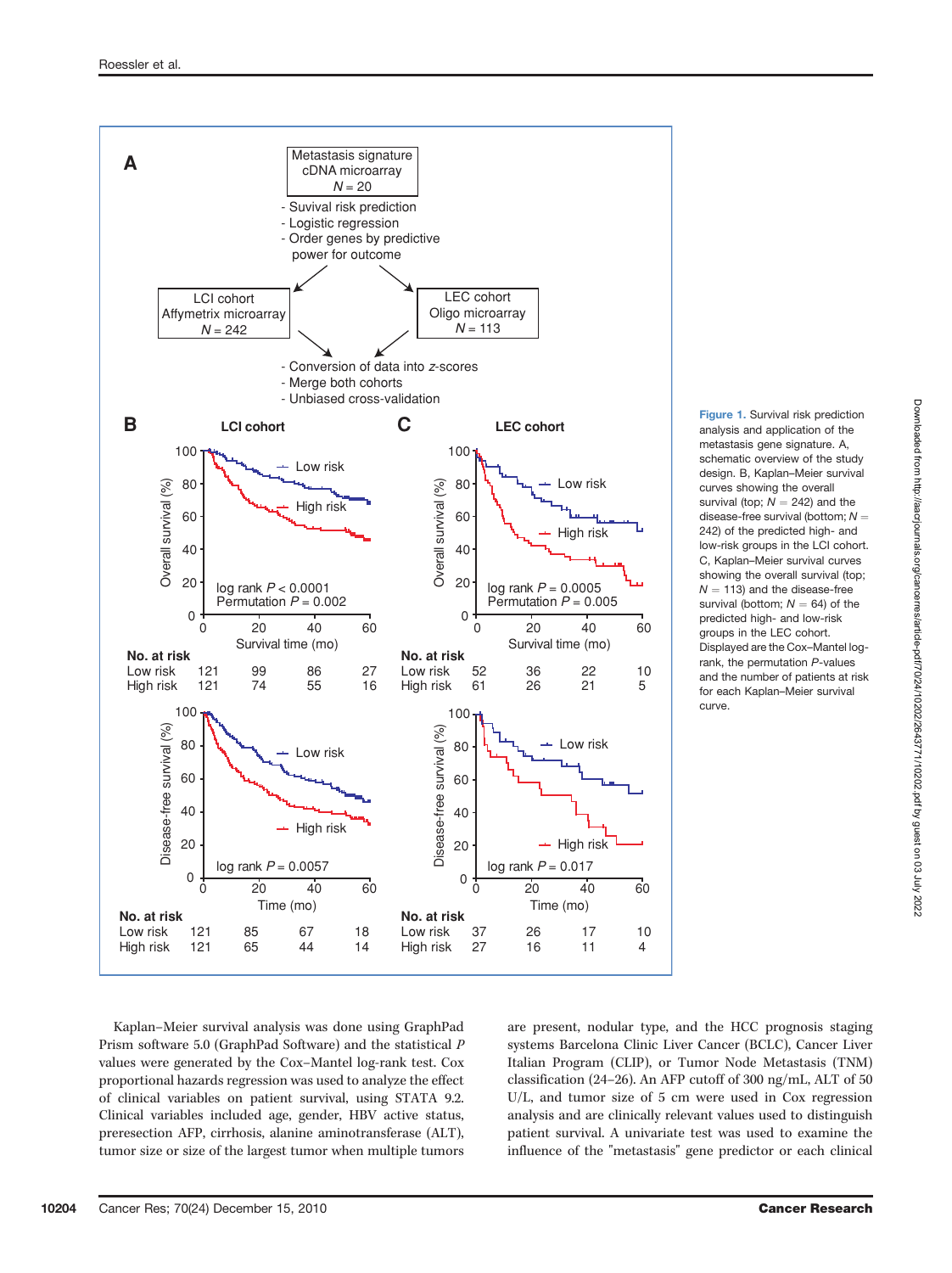| <b>Clinical variable</b>                        | <b>LCI</b>    | <b>LEC</b>      | P value <sup>a</sup>  |
|-------------------------------------------------|---------------|-----------------|-----------------------|
|                                                 | $(N = 247)$   | $(N = 139)$     |                       |
| Etiology (HBV/HCV/HBV $+$ HCV/nonviral/NA)      | (236/0/5/2/4) | (58/17/4/32/28) | < 0.0001              |
| AVR-CC (yes/no/NA)                              | 62/179/6      | <b>NA</b>       | NA.                   |
| Gender (male/female/NA)                         | 214/31/2      | 102/37/0        | 0.0008                |
| Age $(>50 \text{ y}/< 50 \text{ y}/N)$          | 136/109/2     | 92/47/0         | 0.0515                |
| AFP (>300 ng/mL/<300 ng/mL/NA)                  | 111/130/6     | 55/73/11        | 0.5844                |
| ALT (>50 U/L/<50 U/L/NA)                        | 101/144/2     | NA.             | <b>NA</b>             |
| Cirrhosis (yes/no/NA)                           | 224/21/2      | 69/70/0         | < 0.0001              |
| Tumor size $(5.5 \text{ cm}/5 \text{ cm})$ /NA) | 89/155/3      | 72/67/0         | 0.0038                |
| Multinodular (yes/no /NA)                       | 52/193/2      | NA.             | <b>NA</b>             |
| Encapsulation (no/yes/NA)                       | 114/129/4     | NA.             | <b>NA</b>             |
| Microscopic vascular invasion (yes/no/NA)       | 107/90/50     | <b>NA</b>       | <b>NA</b>             |
| BCLC staging (B-C/A-0/NA)                       | 53/174/20     | <b>NA</b>       | <b>NA</b>             |
| CLIP staging (1–5/0/NA)                         | 128/99/20     | <b>NA</b>       | <b>NA</b>             |
| TNM staging (II-III/I/NA)                       | 130/97/20     | <b>NA</b>       | <b>NA</b>             |
| Survival at 60 mo (events/censored/NA)          | 95/147/5      | 67/46/26        | $<$ 0.0001 $^{\circ}$ |

# Table 1. Clinical characteristics of patients in the LCI and LEC cohorts at the time of surgery

Abbreviations: NA, not available; AVR-CC, active viral replication chronic carrier.

<sup>a</sup>Fsher's exact test.

<sup>b</sup>Cox-Mantel log-rank test.

variable on patient survival. A multivariate analysis was done to estimate the hazards ratio of the predictor while controlling for clinical variables that were significantly associated with survival in the univariate analysis. Because tumor size and nodular type were collinear with tumor staging, these variables were not included in the multivariate analysis. It was determined that the final model met the proportional hazards assumption. Receiver operating characteristic (ROC) curves were computed by using the tumor expression level for compound covariate prediction and the ROCR package (27). The statistical significance was defined as  $P < 0.05$ .

# Endpoints

We analyzed the *overall survival*, which was defined as time from surgery to death from any disease, as well as the diseasefree survival, which was defined as the time from surgery to any recurrence, distant metastasis, or death from any cause. The Kaplan–Meier estimator was used to display time-toevent curves for these 2 endpoints.

# **Results**

# Redefining the metastasis gene signature

We reanalyzed the data from our pilot study on 20 welldefined HCC cases used to identify our recently published 153 gene HCC metastasis signature with the updated gene annotation, sequence data, and software (19). Class comparison identified 181 differentially expressed cDNA probes (P < 0.001, FDR < 0.05). Thirty-six of the 181 probes did not have any gene annotation available in the original study (19). Alignment of the probe sequences to the human genome (NCBI BLAST)

resulted in the annotation information of 8 additional genes. Therefore, 161 of 181 probes matched to annotated genes (including all original 153 genes; Supplementary Table 1). This new 161 gene signature is referred to as a metastasis risk classifier and was used for subsequent analysis.

# Predicting HCC survival using 2 independent validation cohorts

Next, we developed a strategy for testing the metastasis risk classifier by incorporating 2 independent patient cohorts, that is, LCI and LEC cohorts (Fig. 1A). We aimed to determine whether this classifier can predict survival, as HCC metastasis is the main causative factor for poor outcome. The recruitment criteria of the LCI cohort were based on the characteristics of the 40 original patients previously described (19). In addition to the 2 different microarray platforms used, the LCI and LEC cohorts differed in their patient characteristics (Table 1). The LCI cohort mainly consists of HBV-positive Chinese patients (95.6%), whereas the LEC cohort is heterogeneous, containing a mixture of Chinese, European, and American patients with 41.7% HBV positive, 12.2% HCV positive, and 23.0% nonviral HCC. The 2 cohorts also differed in gender distribution, the number of patients with underlying cirrhosis, tumor size, and survival time (Table 1). The survival time of patients in the LEC cohort was significantly shorter than in the LCI cohort, which was consistent with the larger tumor size of the LEC cohort.

We tested the genes of the metastasis risk classifier for their survival association. The survival risk prediction based on 10 fold cross-validation classified patients into low- and high-risk groups, with a significant difference in survival as analyzed by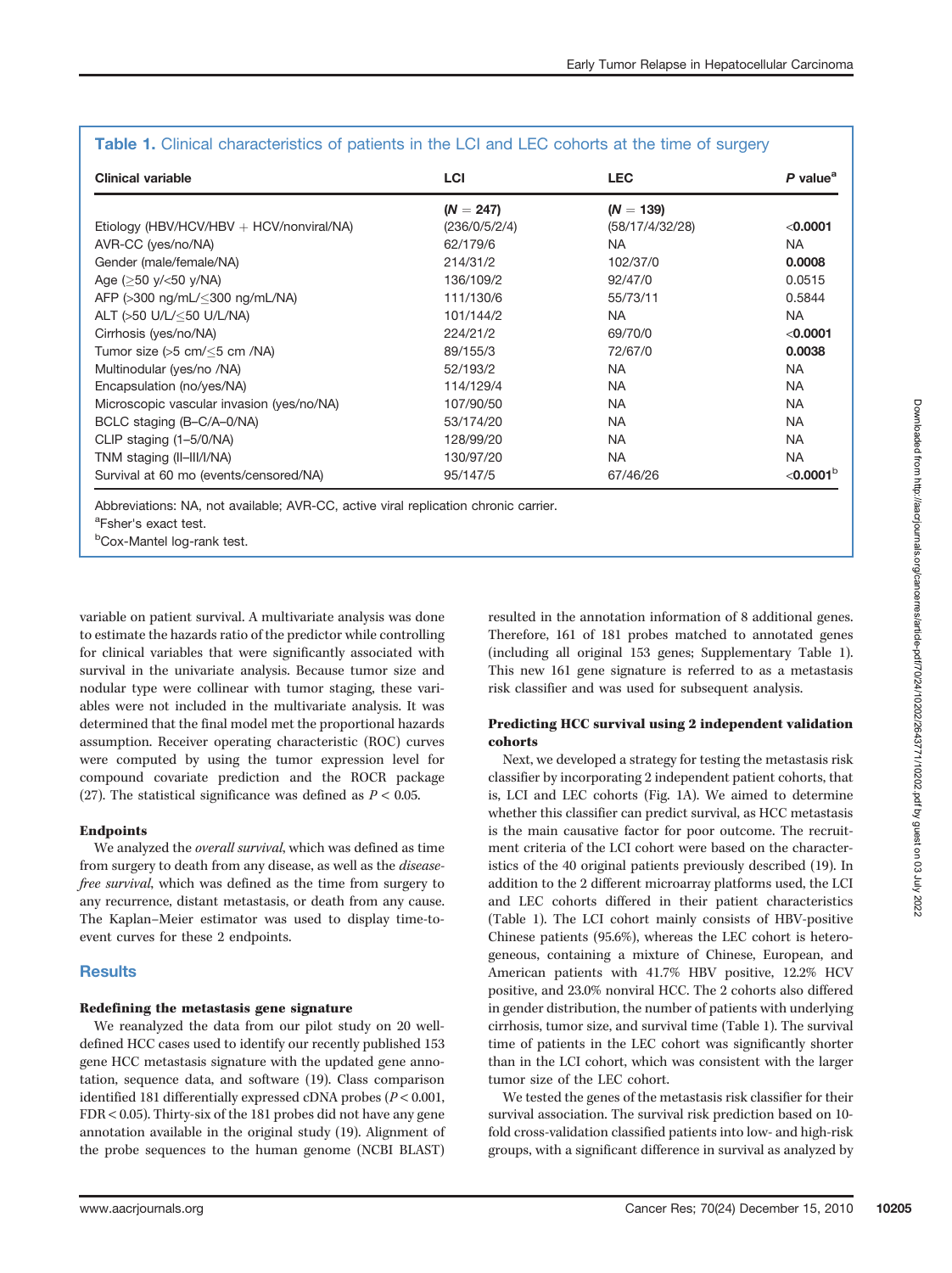| <b>Clinical variable</b><br>Univariate analysis <sup>b</sup> | Hazard ratio (95% CI) | P value |
|--------------------------------------------------------------|-----------------------|---------|
| Predictor (high vs. low risk)                                | $2.25(1.48-4.5)$      | < 0.001 |
| Gender (male vs. female)                                     | $1.86(0.90 - 3.83)$   | 0.094   |
| Age ( $>50$ y vs. $<50$ y)                                   | $0.80(0.53 - 1.19)$   | 0.209   |
| AFP (>300 ng/mL vs. <300 ng/mL)                              | $1.64(1.10 - 2.45)$   | 0.016   |
| ALT (>50 U/L vs. <50 U/L)                                    | $1.15(0.77 - 1.73)$   | 0.483   |
| Cirrhosis (yes vs. no)                                       | $5.09(1.25 - 20.7)$   | 0.023   |
| Tumor size $(55 \text{ cm})$ vs. $\leq 5 \text{ cm}$ )       | $2.01(1.35 - 3.01)$   | 0.001   |
| Multinodular (yes vs. no)                                    | $1.65(1.06 - 2.57)$   | 0.025   |
| Encapsulation (no vs. yes)                                   | 0.76 (0.50-1.14       | 0.181   |
| Microscopic vascular invasion (yes vs. no)                   | 1.97 (1.26-3.09)      | 0.003   |
| HBV (AVR-CC vs. CC)                                          | $1.36(0.85 - 2.16)$   | 0.196   |
| BCLC staging (B-C vs. A-0)                                   | $3.69(2.38 - 5.73)$   | < 0.001 |
| CLIP staging $(1-5 \text{ vs. } 0)$                          | 2.19 (1.38-3.48)      | 0.001   |
| TNM staging (II-III vs. I)                                   | $3.08(1.88 - 5.05)$   | < 0.001 |
| Multivariate analysis <sup>c</sup>                           |                       |         |
| Predictor (high vs. low risk)                                | $1.64(1.03 - 2.60)$   | 0.038   |
| AFP (>300 ng/mL vs. <300 ng/mL)                              | $1.31(0.84 - 2.03)$   | 0.237   |
| Cirrhosis (yes vs. no)                                       | $3.91(0.96 - 16.0)$   | 0.058   |
| TNM staging (II-III vs. I)                                   | 2.72 (1.64-4.51)      | < 0.001 |
| Multivariate analysis <sup>d</sup>                           |                       |         |
| Predictor (high vs. low risk)                                | 1.91 (1.22-2.99)      | 0.005   |
| AFP (>300 ng/mL vs. <300 ng/mL)                              | $0.74(0.42 - 1.29)$   | 0.289   |
| CLIP staging $(1-5 \text{ vs. } 0)$                          | 2.38 (1.29-4.40)      | 0.006   |
| Multivariate analysis <sup>e</sup>                           |                       |         |
| Predictor (high vs. low risk)                                | 1.79 (1.14-2.82)      | 0.012   |
| AFP (>300 ng/mL vs. <300 ng/mL)                              | $1.16(0.75 - 1.80)$   | 0.542   |
| BCLC staging (B-C vs. A-0)                                   | $3.43(2.19 - 5.36)$   | < 0.001 |

# Table 2. Univariate and multivariate Cox regression analysis of clinical factors associated with overall survival of the LCI cohort  $(N = 242)^a$

NOTE: Bold indicates significant P values.

Abbreviations: AVR-CC, active viral replication chronic carrier; CC, chronic carrier.

<sup>a</sup>Analysis was done on the entire gene expression cohort.

<sup>b</sup>Univariate analysis, Cox proportional hazards regression.

c Multivariate analysis, Cox proportional hazards regression adjusting for AFP status, cirrhosis, and TNM staging.

<sup>d</sup>Multivariate analysis, Cox proportional hazards regression adjusting for AFP status and CLIP staging.

eMultivariate analysis, Cox proportional hazards regression adjusting for AFP status and BCLC staging.

Kaplan–Meier plot, with log-rank  $P$  values of  $P < 0.0001$  and  $P = 0.0005$  in LCI and LEC cohorts, respectively (Fig. 1B and C, top). The cross-validated misclassification rates were significantly lower than expected by chance (permutation  $P < 0.01$ ; Fig. 1). Similar results were observed when disease-free survival was used as an endpoint (Fig. 1B and C, bottom). Thus, this signature was independently validated as a classifier to predict survival in addition to metastasis.

We conducted Cox proportional hazards regression analysis to determine whether the metastasis gene signature was confounded by the underlying clinical parameters. In univariate Cox analysis, the unadjusted hazard ratio for the overall survival in the high-risk versus the low-risk patient groups in the LCI cohort was  $2.25$  (95% CI = 1.48–4.5). The Cox analysis was stratified by several clinical factors and revealed that the AFP serum levels, underlying liver cirrhosis, tumor size, microscopic vascular invasion, and tumor staging such as BCLC, CLIP, or TNM were associated with overall survival (Table 2; ref. 24–26). Multivariate Cox regression analysis accounting for the prognostic clinical factors that were significant in the univariate analysis revealed that the gene signature is an independent predictor of survival (Table 2). Only limited clinical information was available for the Cox regression analysis in the LEC cohort (Table 1). Analysis of the LEC cohort showed that the gene signature was a strong prognostic factor for patient survival with a hazard ratio of  $2.59$  (95% CI = 1.61–4.17). The univariate Cox regression analysis of the available clinicopathologic data of the LEC cohort did not result in any significant clinical factor and thus no further multivariate analysis was done (data not shown).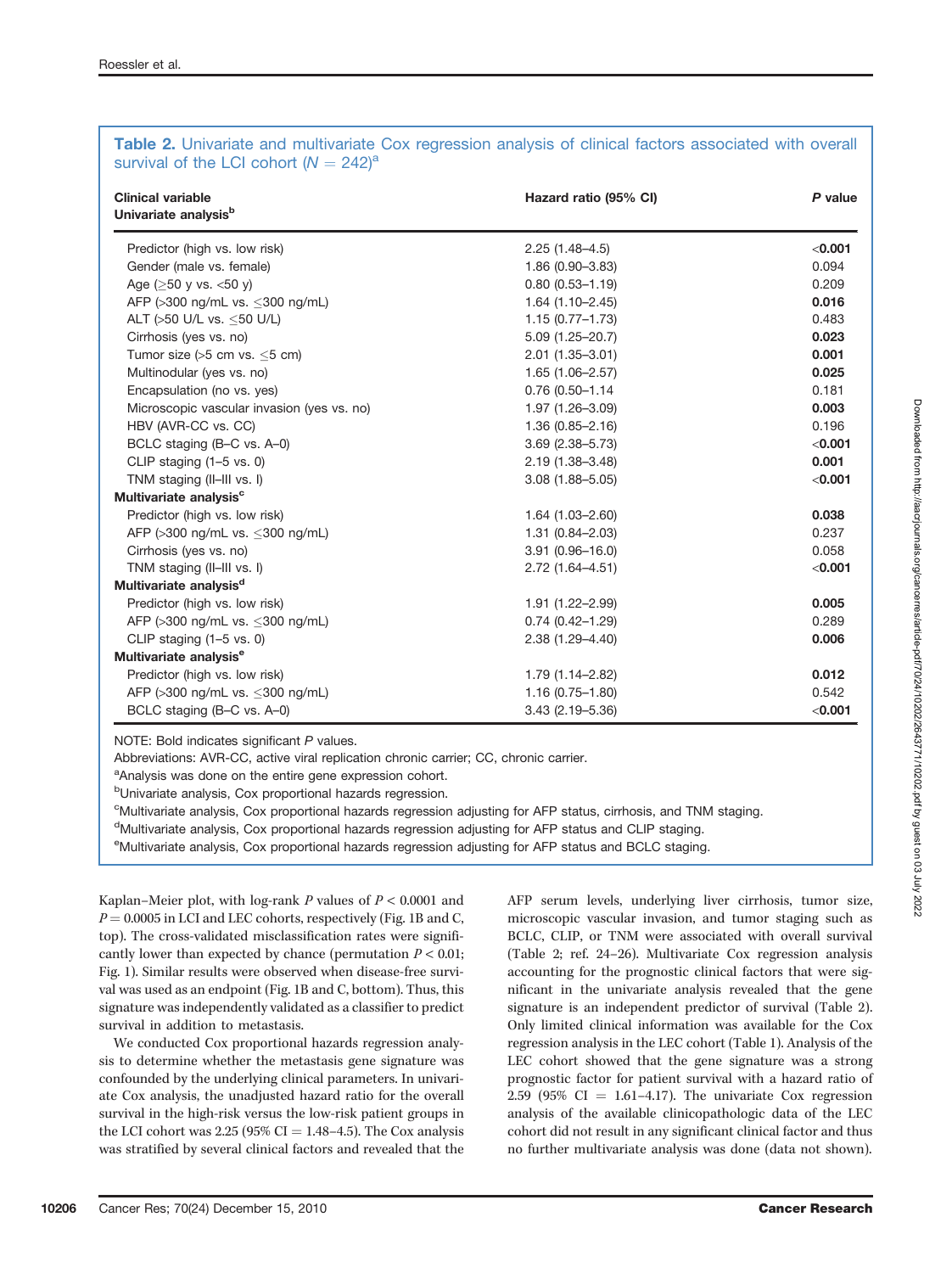Figure 2. Analysis of the performance of the survival risk prediction dependent on HCC tumor recurrence over time after surgery. A, cumulative HCC recurrence rate over time. B, smoothed recurrence rate per month over time. C, Forest plots showing hazard ratios for high-risk patients in the indicated clinical groups of patients. Hazard ratios are shown for the overall survival at 5 years, (D) the overall survival at 2 years, (E) the disease-free survival at 5 years. and (F) the disease-free survival at

2 years of follow-up of the highrisk subgroup as compared with the low-risk group. Hazard ratios above 1.0 indicate significantly worse outcome. ND, not determined.



# Performance of the metastasis risk classifier

It has been suggested that there are 2 biologically different forms of HCC recurrence, that is, early and late recurrences (5, 14–17). Early recurrence is believed to occur within the first 2 years after HCC treatment, mainly contributed by dissemination of metastatic HCC cells. In contrast, late recurrence is thought to originate de novo in the at-risk liver and early recurrence is generally more common than late recurrence (18, 28). Consistently, when we analyzed the cumulative recurrence in the LCI cohort, we found that the HCC recurrence rate is biphasic (Fig. 2A and B). The cumulative recurrence rate was 20.35% per year during the first 2 years after diagnosis, whereas the rate beyond 2 years after diagnosis decreased to 6.77% per year (Fig. 2A). In agreement with these data, the recurrence rate peaked during the first year and persisted through the following years (Fig. 2B). We did not analyze the LEC cohort due to the lack of sufficient recurrence data in this cohort.

To study the prognostic capacity of the metastasis risk classifier with respect to the time of recurrence, we compared the hazards ratios of patient groups with early and late recurrences. The metastasis risk classifier significantly predicted overall survival and disease-free survival only in patients with early but not with late recurrence (Fig. 2C–F). In addition, the classifier was not affected by postoperative adjuvant therapy and was able to predict overall survival within the first 2 years in patients with small solitary tumors (tumor size  $5$  cm; Fig. 2D). These results are consistent with the hypothesis that early recurrence and late recurrence differ in their gene expression profiles and indicate that the metastasis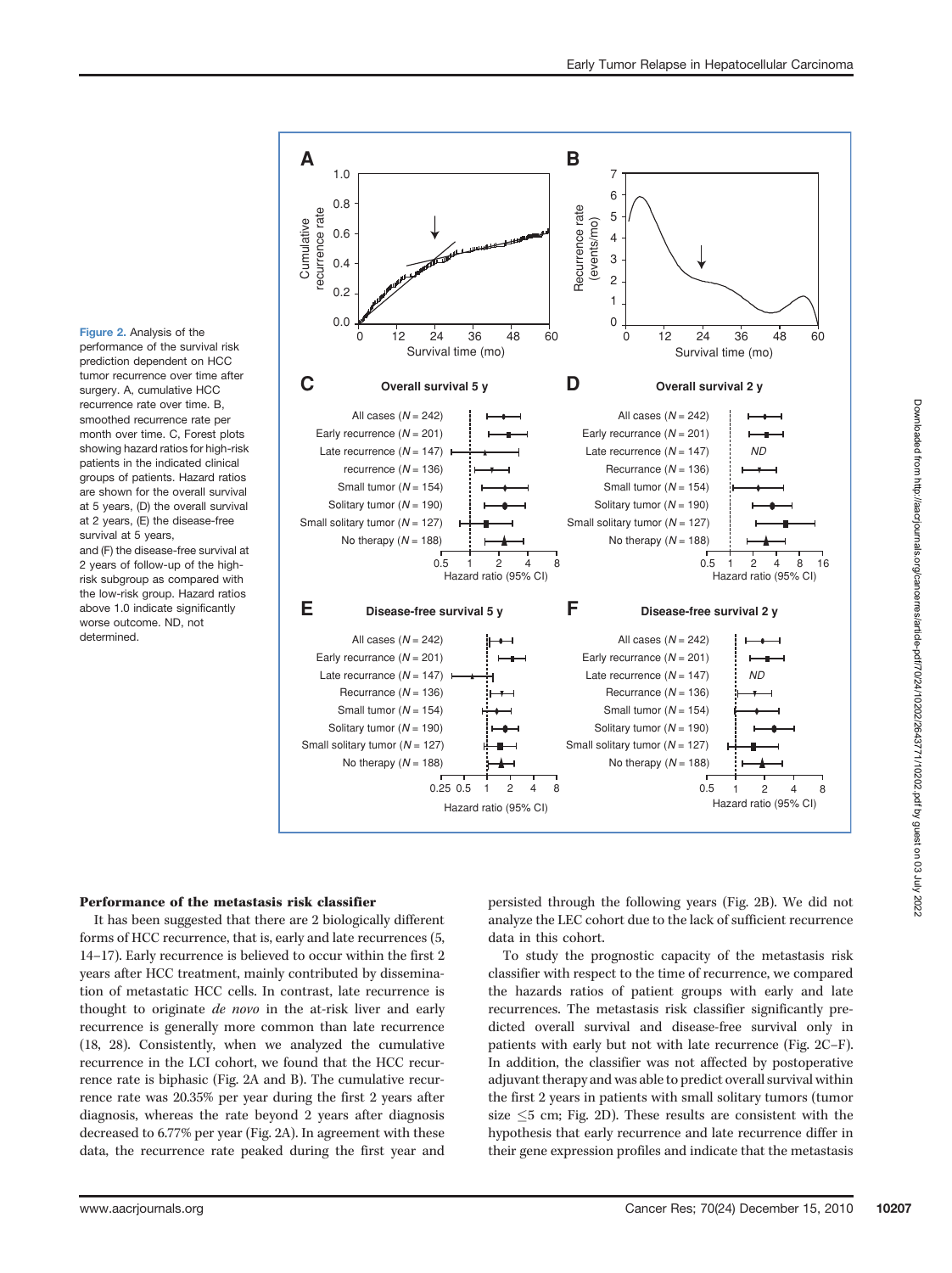

Figure 3. Unbiased crossvalidation of the survival risk prediction and analysis of the sensitivity and specificity by ROC curves. A, 6 class prediction algorithms, that is, SVM, NC, 3- NN, 1-NN, LDA, or CCP, were used to predict good and poor survival HCC groups in the independent validation data set. Forest plots show hazard ratios for high-risk patients in clinical groups of patients. Hazard ratios are shown for the overall survival for the LCI cohort at 5 years using the LEC cohort as a training/test set and predicting outcome in the LCI cohort. B, hazard ratios of the LEC cohort are shown using LCI as the training/test set and prediction of the LEC cohort are depicted. C, ROC curve of the LCI cohort and (D) ROC curve of the LEC cohort applying the compound covariate predictor. AUC, area under the curve.

risk classifier is applicable only to metastasis-related relapse and can be used to classify early HCC recurrence.

### Independent cross-validation and analysis of sensitivity and specificity

To determine whether the signature has any practical measure, we carried out a new sample assignment/prediction simulation strategy by independently cross-validating the 2 cohorts. We converted the gene expression data of both cohorts into z-scores. The resulting survival risk prediction was then used for unbiased cross-validation of both cohorts. We used 6 class prediction algorithms, SVM, NC, 3-NN, 1-NN, LDA, or CCP, to predict good and poor survival HCC subgroups. To assess outcome prediction, we used one of the cohorts as a template and the second cohort as an independent validation set, and vice versa. After using the LEC cohort as the template cohort and the LCI cohort as the validation cohort, Cox proportional hazards regression analysis showed that 5 of the 6 prediction algorithms were able to significantly predict outcome (Fig. 3A). Next, we used the LCI cohort as template and the LEC cohort as validation cohort and found that all 6 prediction algorithms significantly predicted the patient outcome (Fig. 3B). Therefore, even though the 2 cohorts differed in their patient characteristics and were analyzed on 2 different microarray platforms, the metastasis risk classifier was consistently able to predict survival. Of note, both cohorts could prospectively serve as templates for patient classification in the future. ROC curves showed that the predictive accuracy of the CCP had high sensitivity (i.e., a low probability of falsely classifying a patient as at low risk; the sensitivity is 0.760 and 0.839 for the LCI and LEC cohorts, respectively) and good specificity (i.e., a low probability of falsely classifying a patient as at high risk; the specificity is 0.603 and 0.649 for the LCI and LEC cohorts, respectively) in both cohorts (Fig. 3C and D).

### Improving prediction by combining clinical prognostic factors and the metastasis risk classifier

Currently, the only clinically available marker for HCC is AFP, whose serum levels have been linked to HCC prognosis (refs. 20, 29; Table 2 and Supplementary Fig. S1). We sought to determine whether prognostic prediction of the LCI cohort (Fig. 4A) and the LEC cohort (Fig. 4B) could be improved by combining AFP and the metastasis risk classifier. We divided patients into subgroups based on an AFP level cutoff of 300 ng/mL and the survival risk determined by the metastasis risk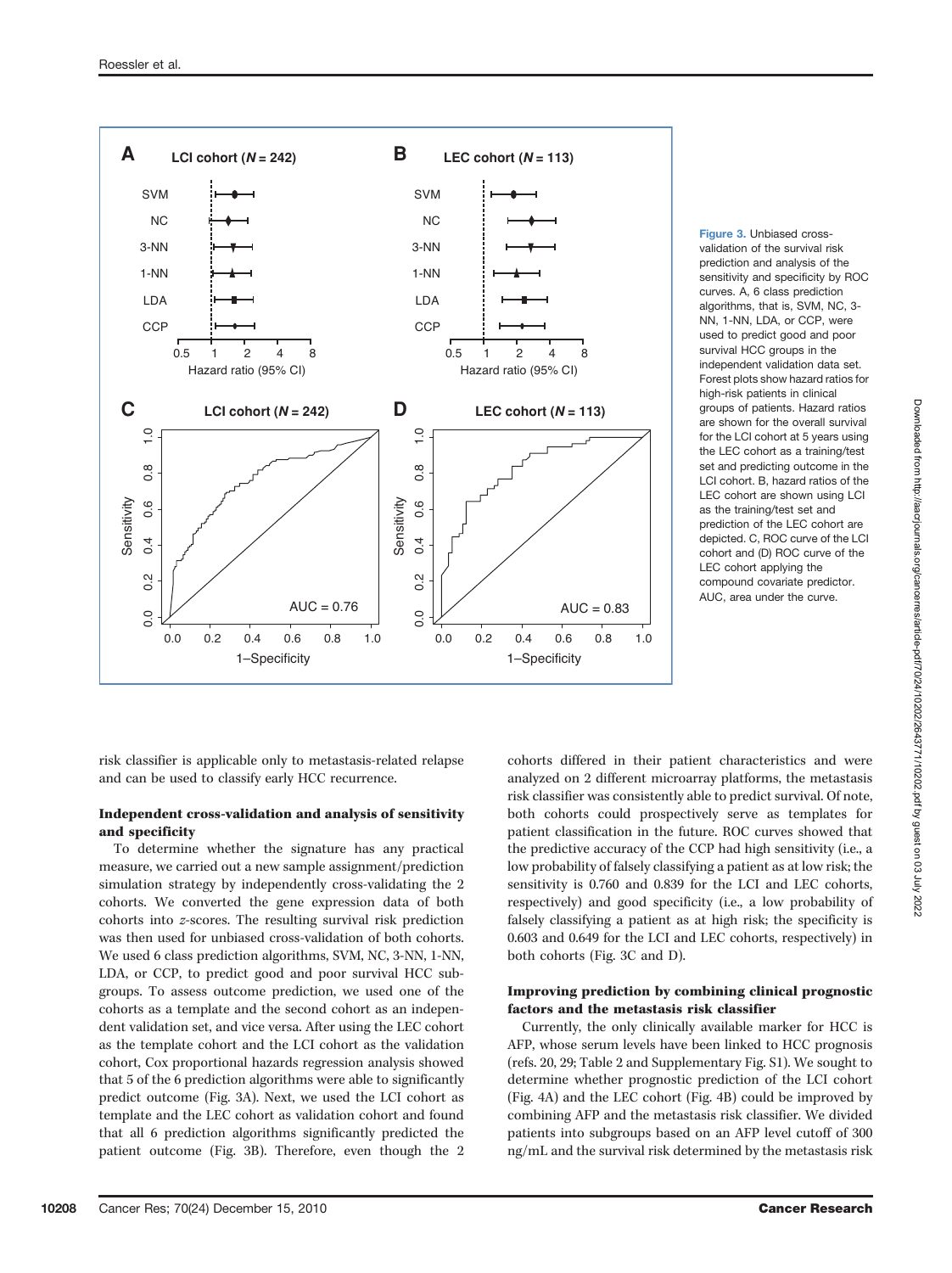Figure 4. Combination of survival risk prediction applying the compound covariate predictor (CCP) and AFP (300 ng/mL cutoff) to stratify patient subgroups. A, Kaplan–Meier curves show overall survival of the LCI cohort ( $N = 238$ ) and  $(R)$  LEC cohort  $(N = 104)$ subgrouped by survival risk prediction and AFP. Disconc., cases with discordant risk assessments, that is, high risk according to the metastasis risk classification and low-risk prediction by AFP, that is AFP less than 300 ng/mL.



classifier (Fig. 4). This resulted in 3 outcome groups (low risk, high risk, and discordant). Although the low- and high-risk patients were both classified into the same outcome groups by AFP and the gene classifier, it seemed that there was a subset of patients misclassified by both methods (discordant cases, i.e., high risk according to the metastasis risk classification and low-risk prediction by AFP, or vice versa). Kaplan–Meier survival analysis showed that patients with discordant risk prediction have poorer outcome than low-risk patients and therefore might benefit from more rigid therapies. Stratification of discordant cases revealed that neither the gene signature nor AFP is a stronger predictor but that the combination of the gene signature classifier with AFP might improve prediction outcome (Supplementary Fig. S2).

We also sought to determine whether the gene classifier could improve BCLC staging as both were independent predictors of HCC survival. BCLC staging, which includes tumor size and liver function, is frequently used in the clinic to determine treatment options. BCLC stage A includes earlystage HCC patients with single tumors or 3 tumors smaller than 3 cm and Child-Pugh class A–B. Patients with BCLC stage A are suitable for radical therapies such as resection, transplantation, or percutaneous treatments. We carried out analyses only on the LCI cohort, as the LEC cohort lacked BCLC staging data. Similar to the results obtained with AFP, we found that the metastasis risk classifier improved survival prediction when combined with BCLC (Fig. 5A). Importantly, the gene signature was capable of significantly stratifying patients into low- and high-risk groups, especially among those with early-stage HCC as defined by BCLC stage A (Fig. 5B and Supplementary Fig. S3). Therefore, these results confirmed that the gene signature can significantly improve

BCLC recurrence risk assessment. Taken together, combination of the recurrence risk classifier with clinical staging as a molecular diagnostic test might be clinically useful to improve recurrence risk prediction and to determine treatment modality, particularly for those with early-stage tumors and solitary presentation.

# **Discussion**

Recurrence is a common postsurgical event contributing to the poor prognosis of HCC patients. Currently, there are few effective therapeutic options to reduce metastasis-related recurrence. This is due, in part, to our inability to identify in advance the subgroup of HCC patients that are at high risk of developing metastatic disease. Risk stratification is particularly important for those patients with early stage of HCC who do not have vascular invasion and regional tumor cell dissemination at the time of diagnosis. This problem has hindered our ability to identify a specific therapeutic regimen that could improve the outcome of HCC, as no "one-size-fitsall" therapeutic strategy has been shown to be effective. Recent findings from 2 phase III randomized control trials on the use of Sorafenib as a therapeutic agent for advanced HCC are encouraging, but the survival benefit seems modest and its value in the prevention and treatment of postoperative metastatic recurrence is still under investigation (30, 31). There is an urgent need to develop genetic profiling tools to stratify patients with respect to prognosis and response to therapy, an essential step toward personalized medicine-based cancer management. For this purpose, we recently identified miR-26 as a biomarker to predict HCC survival and response to adjuvant IFN therapy (32).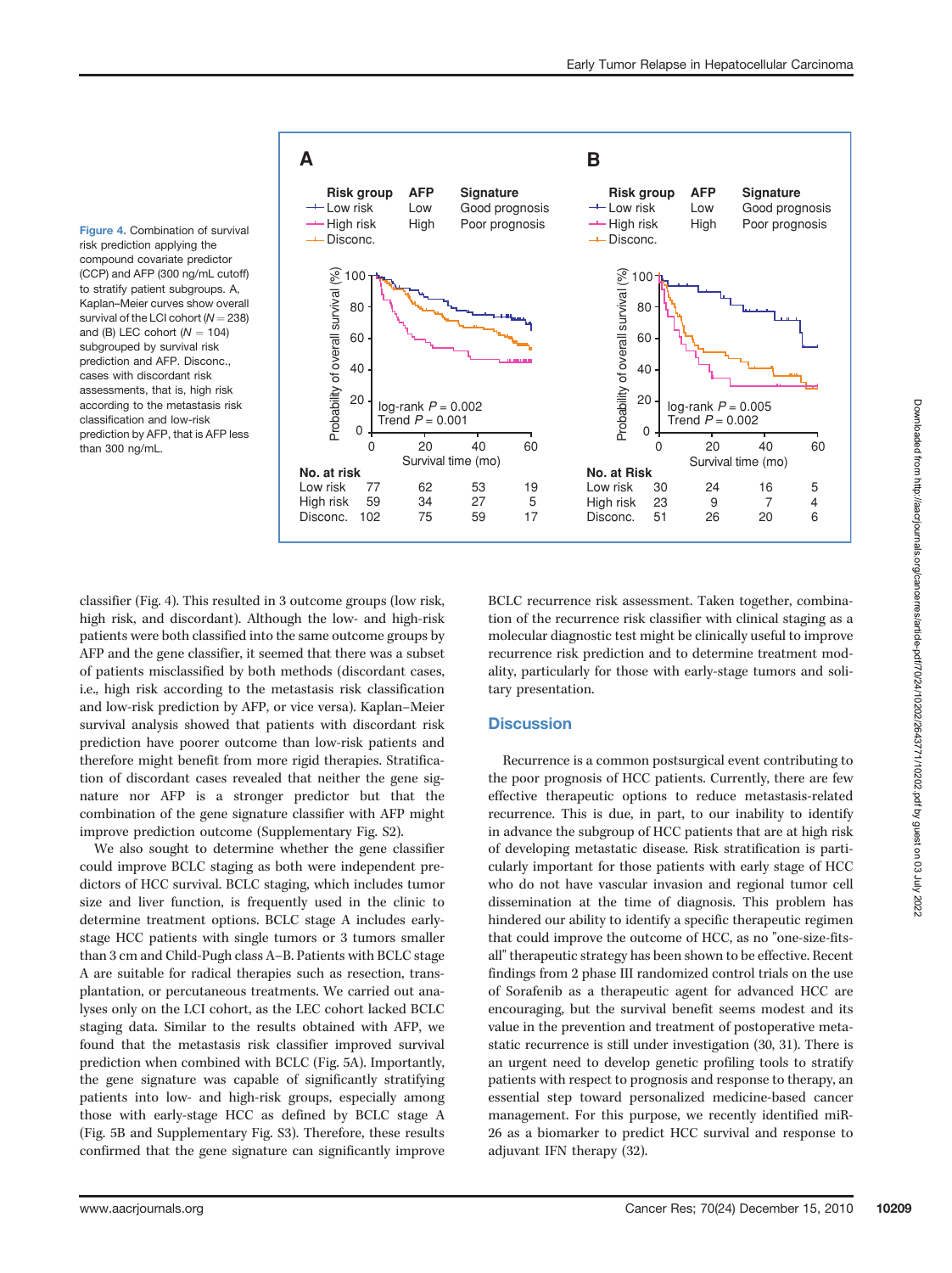

Figure 5. Patient stratification using survival risk prediction and BCLC staging. A, Kaplan–Meier curves are showing overall survival of the LCI cohort  $(N = 225)$ by subgrouping according to CCP class prediction of good or poor prognosis and BCLC stage 0–A or B–C. B, Kaplan–Meier curves of patients with BCLC staging  $A(N =$ 153) stratified by CCP survival risk prediction. Disconc., cases with discordant risk assessments, that is, high risk according to the metastasis risk classification and early-stage prediction by BCLC.

The traditional tumor evolution model suggests that a primary tumor is initially benign and over time acquires mutations that give a few tumor cells the ability to metastasize (8, 33). If a tumor is detected and treated before it spreads, the chances of long-term survival should be increased (34). Therefore, early detection is crucial to improve patient outcome. However, recent publications show that even if tumors are detected early, they might have already completed most of the steps on their way to metastasis (35). For example, genome analyses of primary colon tumors and paired metastases suggest that the genetic machinery that causes metastases may be hardwired into the tumor from the beginning (36). Similarly, copy number analysis of prostate cancers and their metastasis revealed that lethal metastatic prostate cancer is of monoclonal origin and that most metastatic cancers arise from a single cell (37). Consistently, our recent studies revealed that global gene expression patterns are very similar between primary HCCs and their paired metastases (19). These results provide a rationale for profiling primary tumors to predict patient prognosis.

In this study, we have validated our recently identified metastasis risk classifier by profiling primary HCC tissues in 2 independent cohorts with mixed etiologies as a tool to predict recurrence and survival attributed to metastatic HCC. Multivariate analyses including various clinical risk factors and clinical staging indicate that the molecular classifier is an independent prognostic predictor, especially applicable to early recurrence, and a poor prognostic factor mainly associated with metastatic dissemination of HCC cells but not late recurrence, an outcome contributed mainly by high carcinogenic activities of diseased livers. These results indicate that early and late recurrences differ in their molecular profile. Importantly, the gene classifier could predict poor outcome in patients with small solitary tumors, which has been traditionally viewed as having low risk for tumor recurrence. Therefore, the metastasis risk classifier adds independent prognostic value to the recurrence risk assessment, especially in earlystage HCC patients in whom current clinical staging fails to provide an accurate assessment. The ability to identify patients at high risk for recurrence in advance would reduce unnecessary economic burden and side effects for those lowrisk patients who may not benefit from these treatments.

As our molecular signature is independent of other prognostic clinical factors, we also tested whether an improved prediction can be achieved by combining the signature with clinically relevant serum AFP or tumor staging (38, 39). Our data confirmed this hypothesis in 2 independent cohorts when the gene signature was combined with AFP. Encouraging results were also obtained in the LCI cohort in which the gene classifier improves HCC survival prediction when combined with BCLC staging, especially for those with early-stage HCC. These data require further validation in additional cohorts, as tumor staging data were not available in the LEI cohort. As the combination of the metastasis risk classifier and either AFP or BCLC staging leads to the identification of discordant cases that have poorer outcome than low-risk cases, we suggest that patients with discordant risk prediction should receive more rigid therapies.

It should be noted that osteopontin (OPN) was the topranked gene in our classifier (i.e., the most highly overexpressed in metastatic HCC; ref. 19). Further studies indicated that OPN may be a potential therapeutic target for metastatic HCC, as inhibition of OPN by neutralizing antibody, small peptides, or lentivirus-mediated RNA interference can block HCC cell invasion in vitro and inhibit pulmonary metastasis in mice (19, 40, 41). Further studies are warranted to determine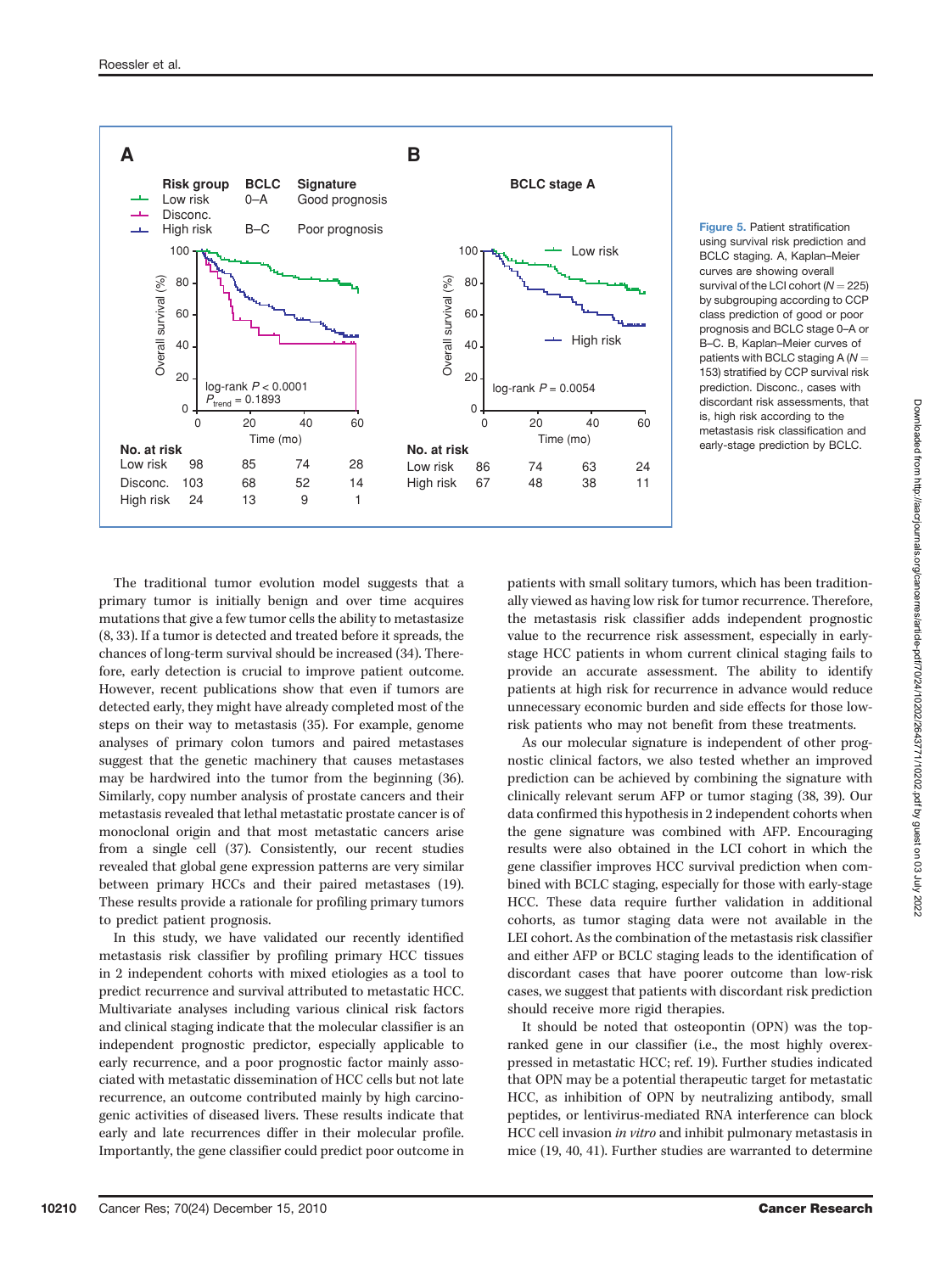whether the application of the metastasis risk classifier in combination with novel agents such as inhibitors of OPN can improve HCC outcome.

For other cancer types, there are already gene classifiers used in the clinic. For breast cancer, there are 2 commercial reference laboratory tests based on gene-expression profiling (MammaPrint and Oncotype DX) that are either agencyapproved or widely accepted by the oncology community (42–44). The Oncotype DX assay measures the expression of 16 genes by qRT-PCR and requires a routinely processed formalin-fixed, paraffin-embedded tumor tissue block. The MammaPrint assay measures the expression of 70 genes with a microarray and requires snap-frozen tumor tissue or fresh tumor tissue procured in a special buffer. Therefore, we suggest that the metastasis gene signature, similarly to the MammaPrint assay, can be used as an assay in the clinic, as we showed that the metastasis gene signature can be applied to different microarray platforms.

In conclusion, we have validated the metastasis risk classifier as a tool to predict HCC outcome in 2 independent cohorts with mixed etiologies and ethnicity, suggesting the general utility of this classifier. In addition, the gene classifier was able to predict disease-free survival and early recurrence. In combination with serum AFP levels or BCLC staging, the gene classifier may improve survival risk pre-

#### **References**

- 1. Jemal A, Siegel R, Ward E, Hao Y, Xu J, Murray T, et al. Cancer statistics, 2008. CACancer J Clin 2008;58:71–96.
- 2. Altekruse SF, McGlynn KA, Reichman ME. Hepatocellular carcinoma incidence, mortality, and survival trends in the United States from 1975 to 2005. J Clin Oncol 2009;27:1485–91.
- 3. El Serag HB, Rudolph KL. Hepatocellular carcinoma: epidemiology and molecular carcinogenesis. Gastroenterology 2007;132:2557–76.
- 4. Libbrecht L, Craninx M, Nevens F, Desmet V, Roskams T. Predictive value of liver cell dysplasia for development of hepatocellular carcinoma in patients with non-cirrhotic and cirrhotic chronic viral hepatitis. Histopathology 2001;39:66–73.
- 5. Sherman M. Recurrence of hepatocellular carcinoma. N Engl J Med 2008;359:2045–7.
- 6. Tang ZY. Hepatocellular carcinoma—cause, treatment and metastasis. World J Gastroenterol 2001;7:445–54.
- Bruix J, Sherman M. Management of hepatocellular carcinoma. Hepatology 2005;42:1208–36.
- 8. Hanahan D, Weinberg RA. The hallmarks of cancer. Cell 2000;100:57– 70.
- 9. Cha C, Fong Y, Jarnagin WR, Blumgart LH, DeMatteo RP. Predictors and patterns of recurrence after resection of hepatocellular carcinoma. J Am Coll Surg 2003;197:753–8.
- 10. El Assal ON, Yamanoi A, Soda Y, Yamaguchi M, Yu L, Nagasue N. Proposal of invasiveness score to predict recurrence and survival after curative hepatic resection for hepatocellular carcinoma. Surgery 1997;122:571–7.
- 11. Kanematsu T, Matsumata T, Takenaka K, Yoshida Y, Higashi H, Sugimachi K. Clinical management of recurrent hepatocellular carcinoma after primary resection. Br J Surg 1988;75:203–6.
- 12. Hoshida Y, Villanueva A, Kobayashi M, Peix J, Chiang DY, Camargo A, et al. Gene expression in fixed tissues and outcome in hepatocellular carcinoma. N Engl J Med 2008;359:1995–2004.
- 13. Hoshida Y, Villanueva A, Llovet JM. Molecular profiling to predict hepatocellular carcinoma outcome. Expert Rev Gastroenterol Hepatol 2009;3:101–3.

diction. Thus, we recommend the use of this classifier as a molecular diagnostic test to assess the recurrence risk of HCC patients, particularly those with early stage after curative resection.

## Disclosure of Potential Conflicts of Interest

No potential conflicts of interest were disclosed.

#### Acknowledgments

We thank the microarray core at the NCI-SAIC for help on high-throughput microarray analysis: Curtis Harris for critical reading of the manuscript: Dr. Richard Simon for statistical advice; analyses were done using BRB-Array-Tools developed by Dr. Richard Simon and the BRB-ArrayTools Development Team; the NIH Fellows Editorial Board for editing the manuscript; and Karen MacPherson for bibliographic assistance.

# Grant Support

This work was supported by the intramural Research Program of the Center for Cancer Research, the U.S. National Cancer Institute (Z01-BC 010313 and Z01-BC 010876), and by China National Key Projects for Infectious Disease (2008ZX10002- 021) and the State Key Basic Research Program of China (2009CB521701).

The costs of publication of this article were defrayed in part by the payment of page charges. This article must therefore be hereby marked advertisement in accordance with 18 U.S.C. Section 1734 solely to indicate this fact.

Received 07/19/2010; revised 09/17/2010; accepted 10/26/2010; published Online 12/15/2010.

- 14. Imamura H, Matsuyama Y, Tanaka E, Ohkubo T, Hasegawa K, Miyagawa S, et al. Risk factors contributing to early and late phase intrahepatic recurrence of hepatocellular carcinoma after hepatectomy. J Hepatol 2003;38:200–7.
- 15. Portolani N, Coniglio A, Ghidoni S, Giovanelli M, Benetti A, Tiberio GA, et al. Early and late recurrence after liver resection for hepatocellular carcinoma: prognostic and therapeutic implications. Ann Surg 2006;243:229–35.
- 16. Poon RT, Fan ST, Ng IO, Lo CM, Liu CL, Wong J. Different risk factors and prognosis for early and late intrahepatic recurrence after resection of hepatocellular carcinoma. Cancer 2000;89:500–7.
- 17. Poon RT. Differentiating early and late recurrences after resection of HCC in cirrhotic patients: implications on surveillance, prevention, and treatment strategies. Ann Surg Oncol 2009;16:792–4.
- 18. Chen YJ, Yeh SH, Chen JT, Wu CC, Hsu MT, Tsai SF, et al. Chromosomal changes and clonality relationship between primary and recurrent hepatocellular carcinoma. Gastroenterology 2000;119:431– 40.
- 19. Ye QH, Qin LX, Forgues M, He P, Kim JW, Peng AC, et al. Predicting hepatitis B virus-positive metastatic hepatocellular carcinomas using gene expression profiling and supervised machine learning. Nat Med 2003;9:416–23.
- 20. Lee JS, Heo J, Libbrecht L, Chu IS, Kaposi-Novak P, Calvisi DF, et al. A novel prognostic subtype of human hepatocellular carcinoma derived from hepatic progenitor cells. Nat Med 2006;12:410–6.
- 21. Lee JS, Chu IS, Heo J, Calvisi DF, Sun Z, Roskams T, et al. Classification and prediction of survival in hepatocellular carcinoma by gene expression profiling. Hepatology 2004;40:667–76.
- 22. R Development Core Team. R: A Language and Environment for Statistical Computing. Vienna, Austria: R Foundation for Statistical Computing; 2008.
- 23. Irizarry RA, Hobbs B, Collin F, Beazer-Barclay YD, Antonellis KJ, Scherf U, et al. Exploration, normalization, and summaries of high density oligonucleotide array probe level data. Biostatistics 2003;4:249–64.